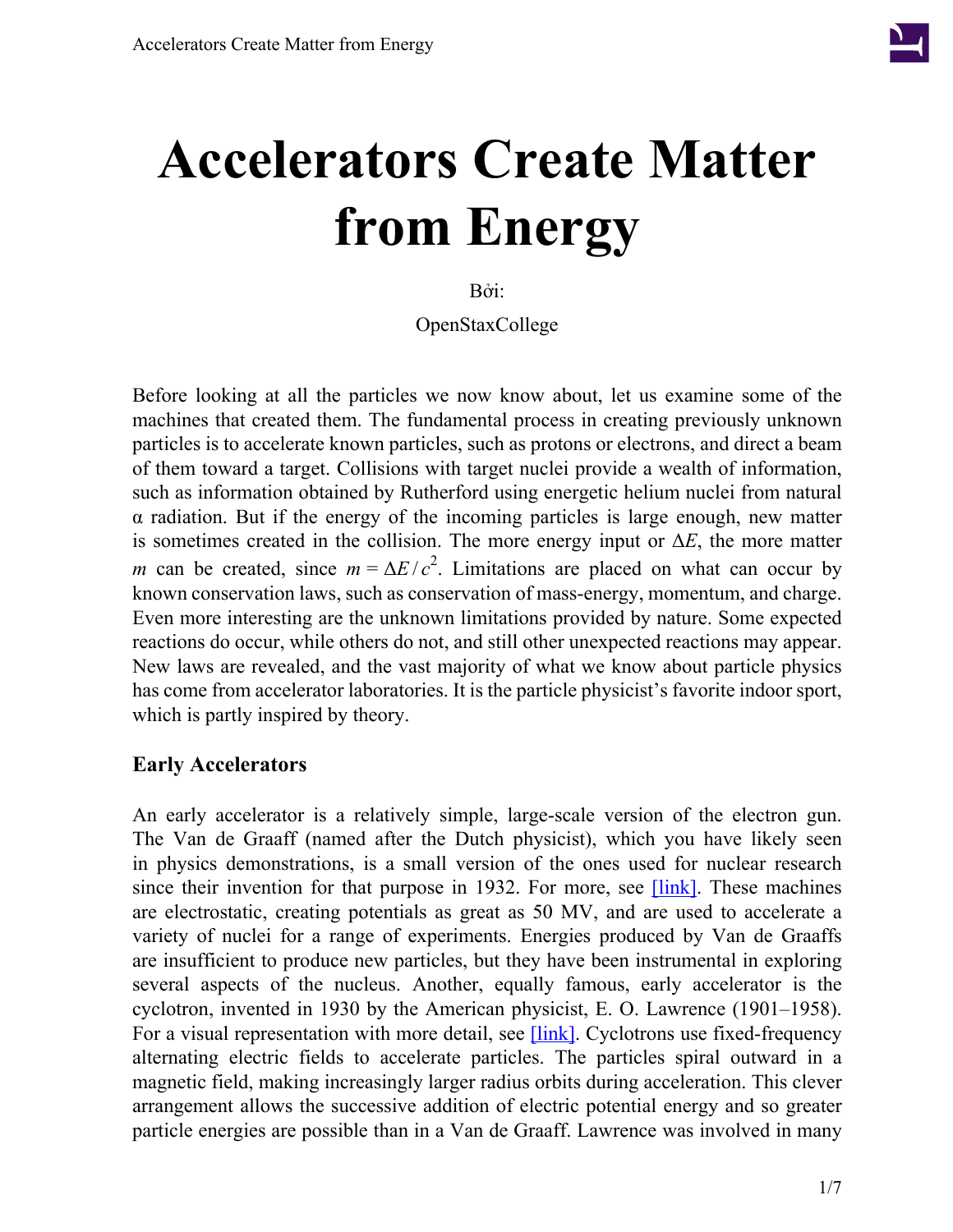early discoveries and in the promotion of physics programs in American universities. He was awarded the 1939 Nobel Prize in Physics for the cyclotron and nuclear activations, and he has an element and two major laboratories named for him.

A synchrotron is a version of a cyclotron in which the frequency of the alternating voltage and the magnetic field strength are increased as the beam particles are accelerated. Particles are made to travel the same distance in a shorter time with each cycle in fixed-radius orbits. A ring of magnets and accelerating tubes, as shown in [\[link\],](#page-2-1) are the major components of synchrotrons. Accelerating voltages are synchronized (i.e., occur at the same time) with the particles to accelerate them, hence the name. Magnetic field strength is increased to keep the orbital radius constant as energy increases. High-energy particles require strong magnetic fields to steer them, so superconducting magnets are commonly employed. Still limited by achievable magnetic field strengths, synchrotrons need to be very large at very high energies, since the radius of a highenergy particle's orbit is very large. Radiation caused by a magnetic field accelerating a charged particle perpendicular to its velocity is called synchrotron radiation in honor of its importance in these machines. Synchrotron radiation has a characteristic spectrum and polarization, and can be recognized in cosmic rays, implying large-scale magnetic fields acting on energetic and charged particles in deep space. Synchrotron radiation produced by accelerators is sometimes used as a source of intense energetic electromagnetic radiation for research purposes.

<span id="page-1-0"></span>

*An artist's rendition of a Van de Graaff generator.*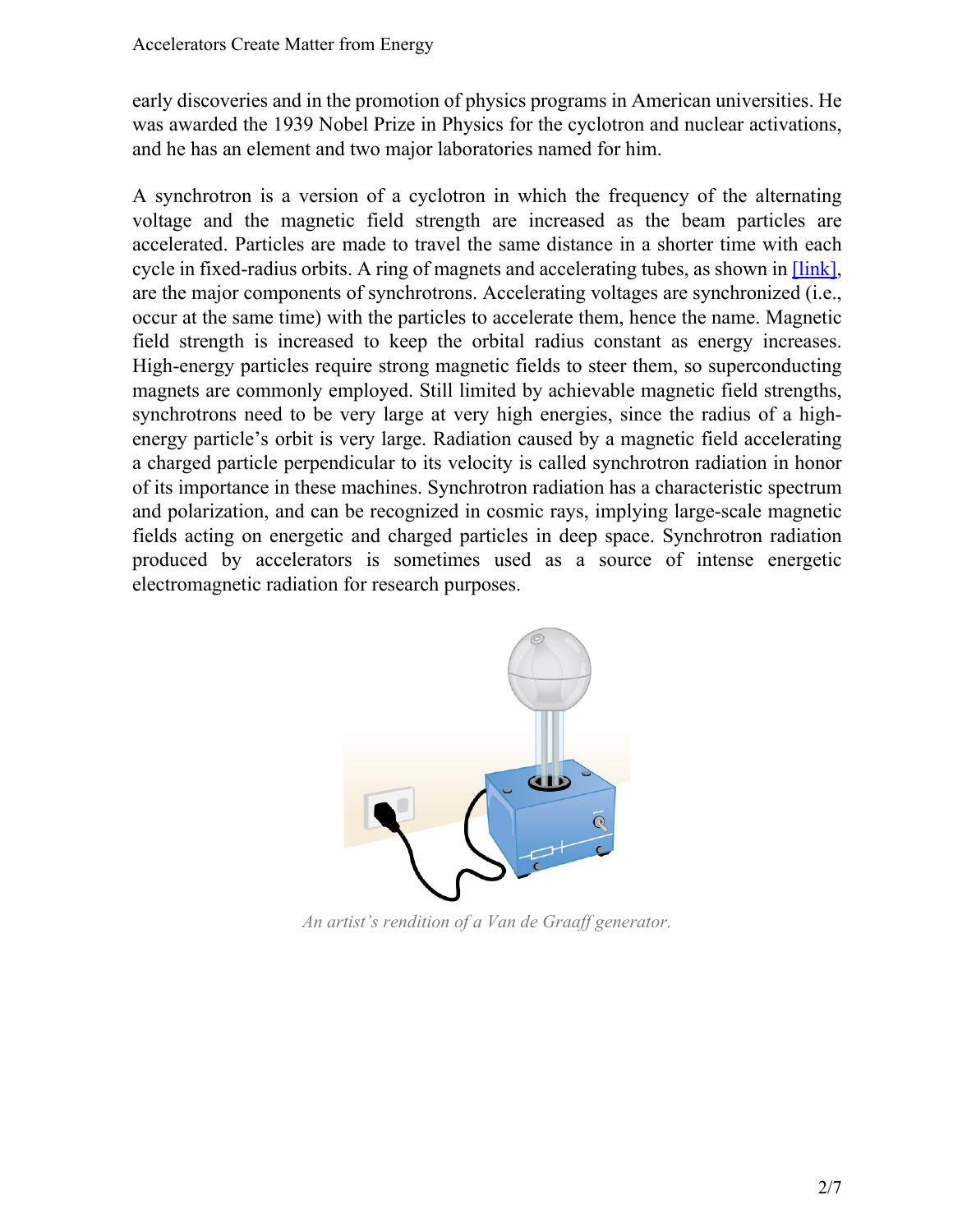

<span id="page-2-0"></span>*Cyclotrons use a magnetic field to cause particles to move in circular orbits. As the particles pass between the plates of the Ds, the voltage across the gap is oscillated to accelerate them twice in each orbit.*

#### **Modern Behemoths and Colliding Beams**

Physicists have built ever-larger machines, first to reduce the wavelength of the probe and obtain greater detail, then to put greater energy into collisions to create new particles. Each major energy increase brought new information, sometimes producing spectacular progress, motivating the next step. One major innovation was driven by the desire to create more massive particles. Since momentum needs to be conserved in a collision, the particles created by a beam hitting a stationary target should recoil. This means that part of the energy input goes into recoil kinetic energy, significantly limiting the fraction of the beam energy that can be converted into new particles. One solution to this problem is to have head-on collisions between particles moving in opposite directions. Colliding beams are made to meet head-on at points where massive detectors are located. Since the total incoming momentum is zero, it is possible to create particles with momenta and kinetic energies near zero. Particles with masses equivalent to twice the beam energy can thus be created. Another innovation is to create the antimatter counterpart of the beam particle, which thus has the opposite charge and circulates in the opposite direction in the same beam pipe. For a schematic representation, see [\[link\].](#page-3-0)

<span id="page-2-1"></span>

*(a) A synchrotron has a ring of magnets and accelerating tubes. The frequency of the accelerating voltages is increased to cause the beam particles to travel the same distance in shorter time. The magnetic field should also be increased to keep each beam burst traveling in a fixed-radius path. Limits on magnetic field strength require these machines to be very large in*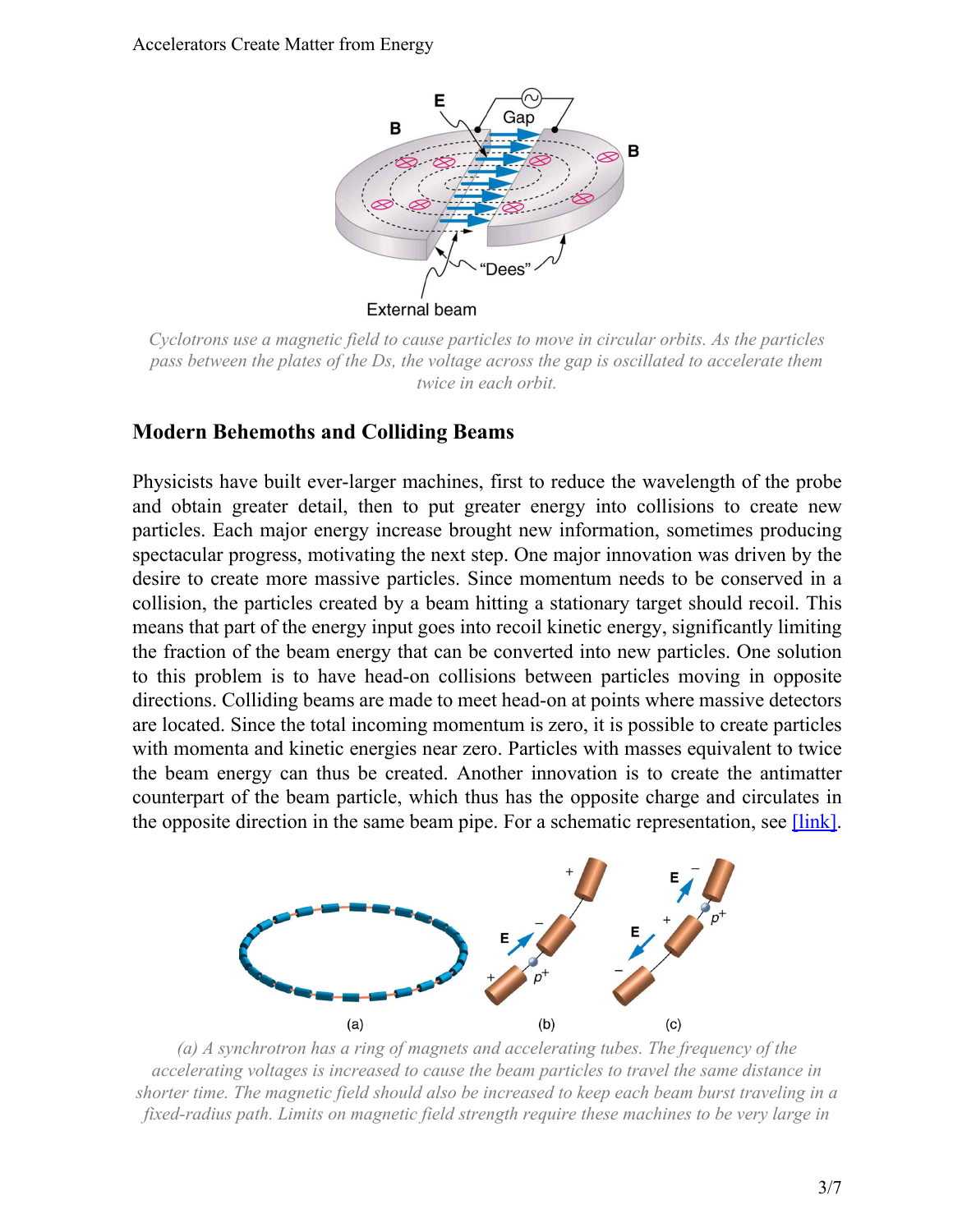#### Accelerators Create Matter from Energy

<span id="page-3-0"></span>*order to accelerate particles to very high energies. (b) A positive particle is shown in the gap between accelerating tubes. (c) While the particle passes through the tube, the potentials are reversed so that there is another acceleration at the next gap. The frequency of the reversals needs to be varied as the particle is accelerated to achieve successive accelerations in each gap.*



*This schematic shows the two rings of Fermilab's accelerator and the scheme for colliding protons and antiprotons (not to scale).*

Detectors capable of finding the new particles in the spray of material that emerges from colliding beams are as impressive as the accelerators. While the Fermilab Tevatron had proton and antiproton beam energies of about 1 TeV, so that it can create particles up to 2 TeV/ $c^2$ , the Large Hadron Collider (LHC) at the European Center for Nuclear Research (CERN) has achieved beam energies of 3.5 TeV, so that it has a 7-TeV collision energy; CERN hopes to double the beam energy in 2014. The now-canceled Superconducting Super Collider was being constructed in Texas with a design energy of 20 TeV to give a 40-TeV collision energy. It was to be an oval 30 km in diameter. Its cost as well as the politics of international research funding led to its demise.

In addition to the large synchrotrons that produce colliding beams of protons and antiprotons, there are other large electron-positron accelerators. The oldest of these was a straight-line or linear accelerator, called the Stanford Linear Accelerator (SLAC), which accelerated particles up to 50 GeV as seen in *[\[link\]](#page-4-0)*. Positrons created by the accelerator were brought to the same energy and collided with electrons in specially designed detectors. Linear accelerators use accelerating tubes similar to those in synchrotrons, but aligned in a straight line. This helps eliminate synchrotron radiation losses, which are particularly severe for electrons made to follow curved paths. CERN had an electron-positron collider appropriately called the Large Electron-Positron Collider (LEP), which accelerated particles to 100 GeV and created a collision energy of 200 GeV. It was 8.5 km in diameter, while the SLAC machine was 3.2 km long.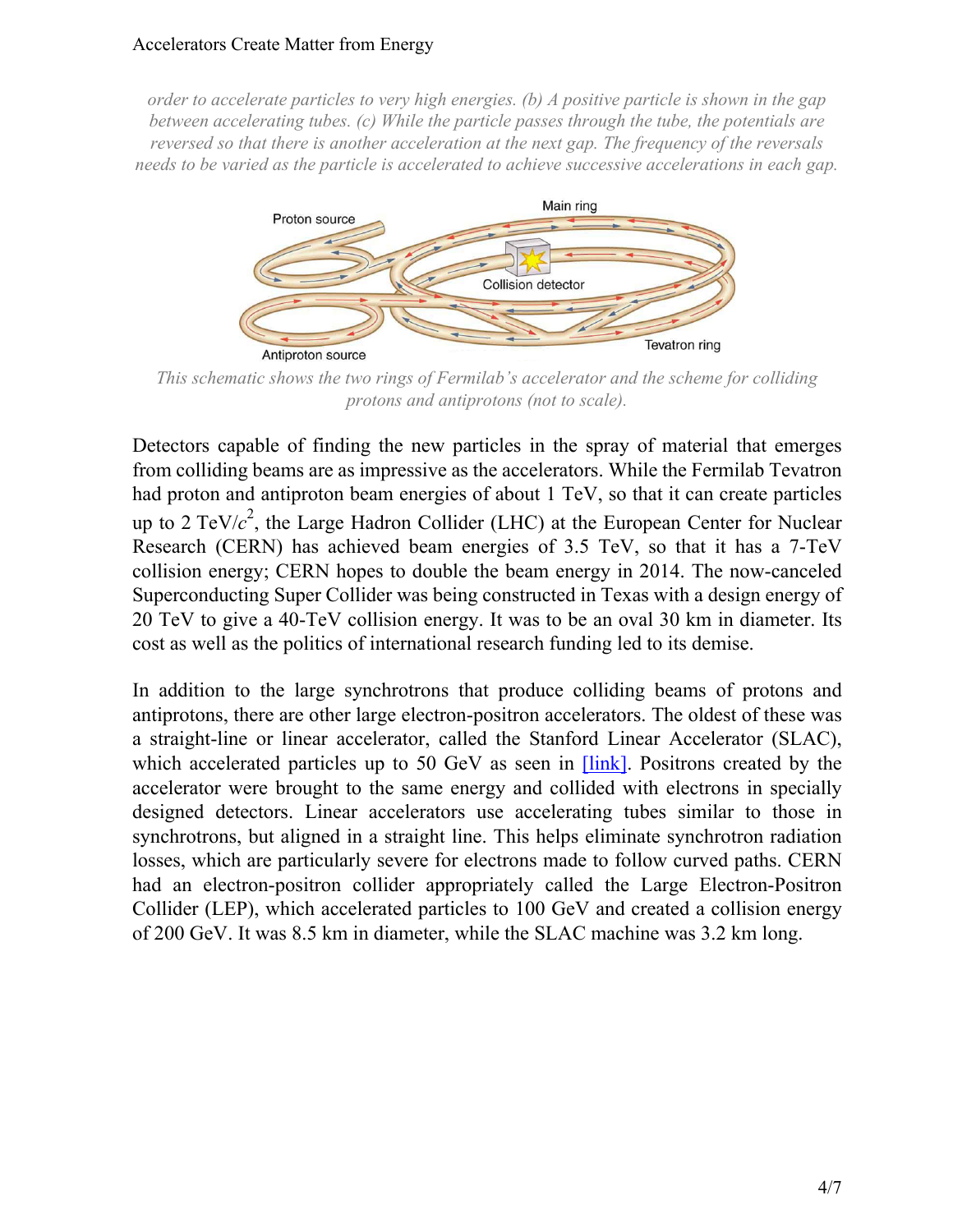<span id="page-4-0"></span>

*The Stanford Linear Accelerator was 3.2 km long and had the capability of colliding electron and positron beams. SLAC was also used to probe nucleons by scattering extremely short wavelength electrons from them. This produced the first convincing evidence of a quark structure inside nucleons in an experiment analogous to those performed by Rutherford long ago.*

Calculating the Voltage Needed by the Accelerator Between Accelerating Tubes

A linear accelerator designed to produce a beam of 800-MeV protons has 2000 accelerating tubes. What average voltage must be applied between tubes (such as in the gaps in [\[link\]](#page-2-1)) to achieve the desired energy?

### **Strategy**

The energy given to the proton in each gap between tubes is  $PE_{elec} = qV$  where *q* is the proton's charge and  $V$  is the potential difference (voltage) across the gap. Since  $q = q_e = 1.6 \times 10^{-19}$  C and 1 eV = (1 V)(1.6 × 10<sup>-19</sup> C), the proton gains 1 eV in energy for each volt across the gap that it passes through. The AC voltage applied to the tubes is timed so that it adds to the energy in each gap. The effective voltage is the sum of the gap voltages and equals 800 MV to give each proton an energy of 800 MeV.

#### **Solution**

There are 2000 gaps and the sum of the voltages across them is 800 MV; thus,

$$
V_{\rm gap} = \frac{800 \text{ MV}}{2000} = 400 \text{ kV}.
$$

#### **Discussion**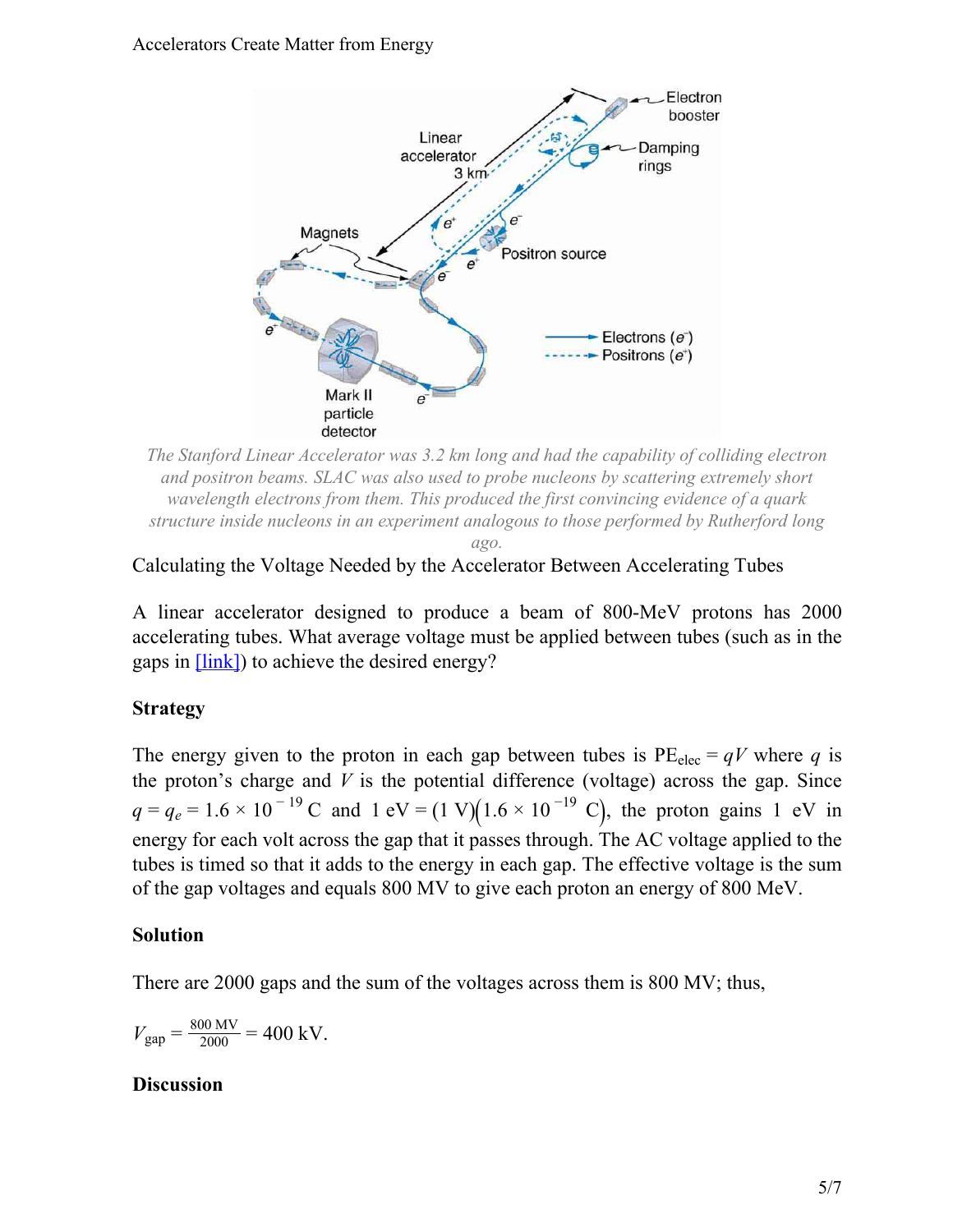A voltage of this magnitude is not difficult to achieve in a vacuum. Much larger gap voltages would be required for higher energy, such as those at the 50-GeV SLAC facility. Synchrotrons are aided by the circular path of the accelerated particles, which can orbit many times, effectively multiplying the number of accelerations by the number of orbits. This makes it possible to reach energies greater than 1 TeV.

## **Summary**

- A variety of particle accelerators have been used to explore the nature of subatomic particles and to test predictions of particle theories.
- Modern accelerators used in particle physics are either large synchrotrons or linear accelerators.
- The use of colliding beams makes much greater energy available for the creation of particles, and collisions between matter and antimatter allow a greater range of final products.

# **Conceptual Questions**

The total energy in the beam of an accelerator is far greater than the energy of the individual beam particles. Why isn't this total energy available to create a single extremely massive particle?

Synchrotron radiation takes energy from an accelerator beam and is related to acceleration. Why would you expect the problem to be more severe for electron accelerators than proton accelerators?

What two major limitations prevent us from building high-energy accelerators that are physically small?

What are the advantages of colliding-beam accelerators? What are the disadvantages?

## **Problems & Exercises**

At full energy, protons in the 2.00-km-diameter Fermilab synchrotron travel at nearly the speed of light, since their energy is about 1000 times their rest mass energy.

(a) How long does it take for a proton to complete one trip around?

(b) How many times per second will it pass through the target area?

- (a)  $2.09 \times 10^{-5}$  s
- (b)  $4.77 \times 10^4$  Hz